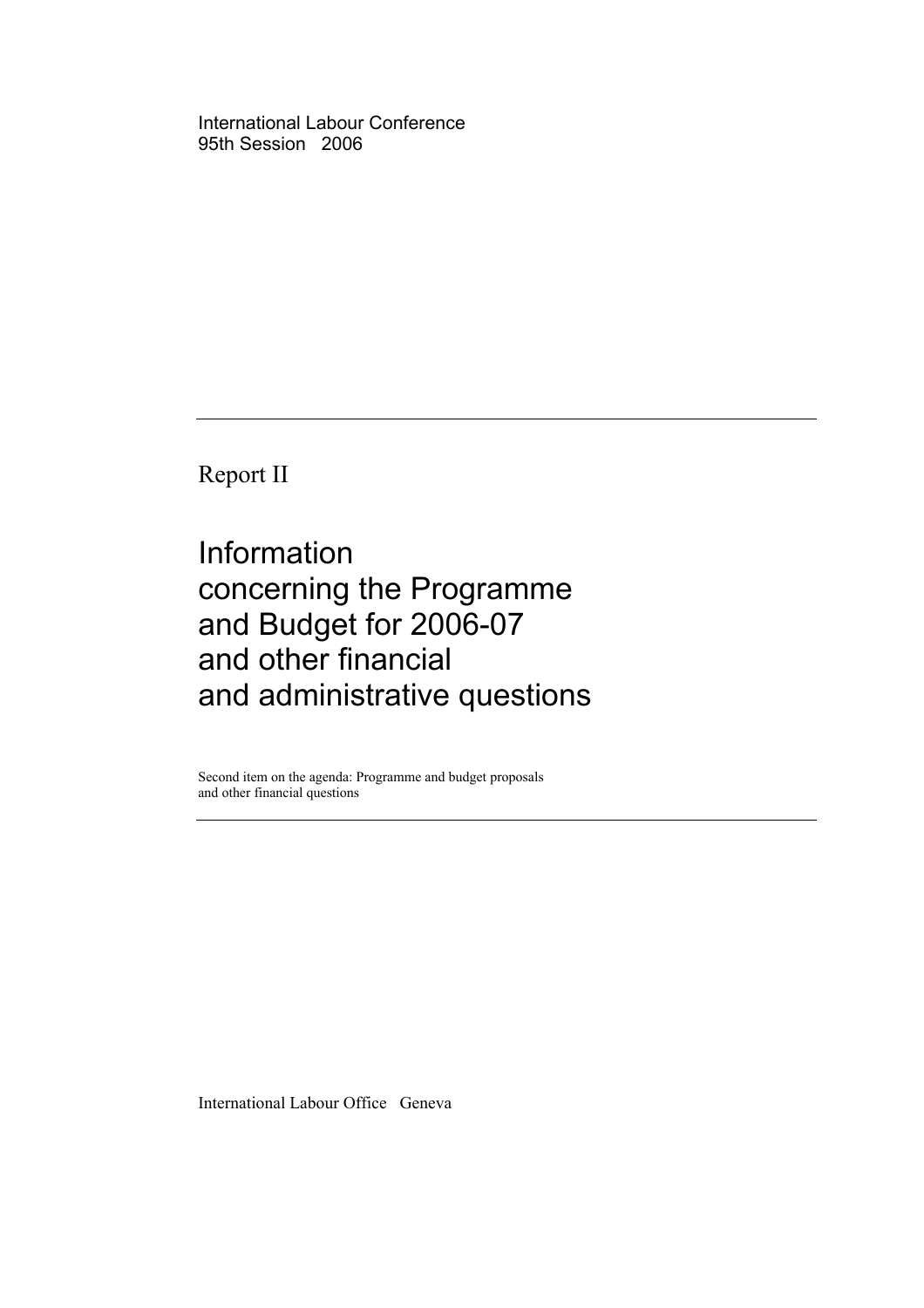ISBN 92-2-116604-X ISSN 0074-6681

*First edition 2006* 

The designations employed in ILO publications, which are in conformity with United Nations practice, and the presentation of material therein do not imply the expression of any opinion whatsoever on the part of the International Labour Office concerning the legal status of any country, area or territory or of its authorities, or concerning the delimitation of its frontiers.

The responsibility for opinions expressed in signed articles, studies and other contributions rests solely with their authors, and publication does not constitute an endorsement by the International Labour Office of the opinions expressed in them.

Reference to names of firms and commercial products and processes does not imply their endorsement by the International Labour Office, and any failure to mention a particular firm, commercial product or process is not a sign of disapproval.

ILO publications can be obtained through major booksellers or ILO local offices in many countries, or direct from ILO Publications, International Labour Office, CH-1211 Geneva 22, Switzerland. Catalogues or lists of new publications are available free of charge from the above address, or by email: pubvente@ilo.org.

Visit our web site: www.ilo.org/publns.

Formatted by TTE: reference Confrep/ILC95(2006)/II/2006-04-0046-2-En.doc Printed by the International Labour Office, Geneva, Switzerland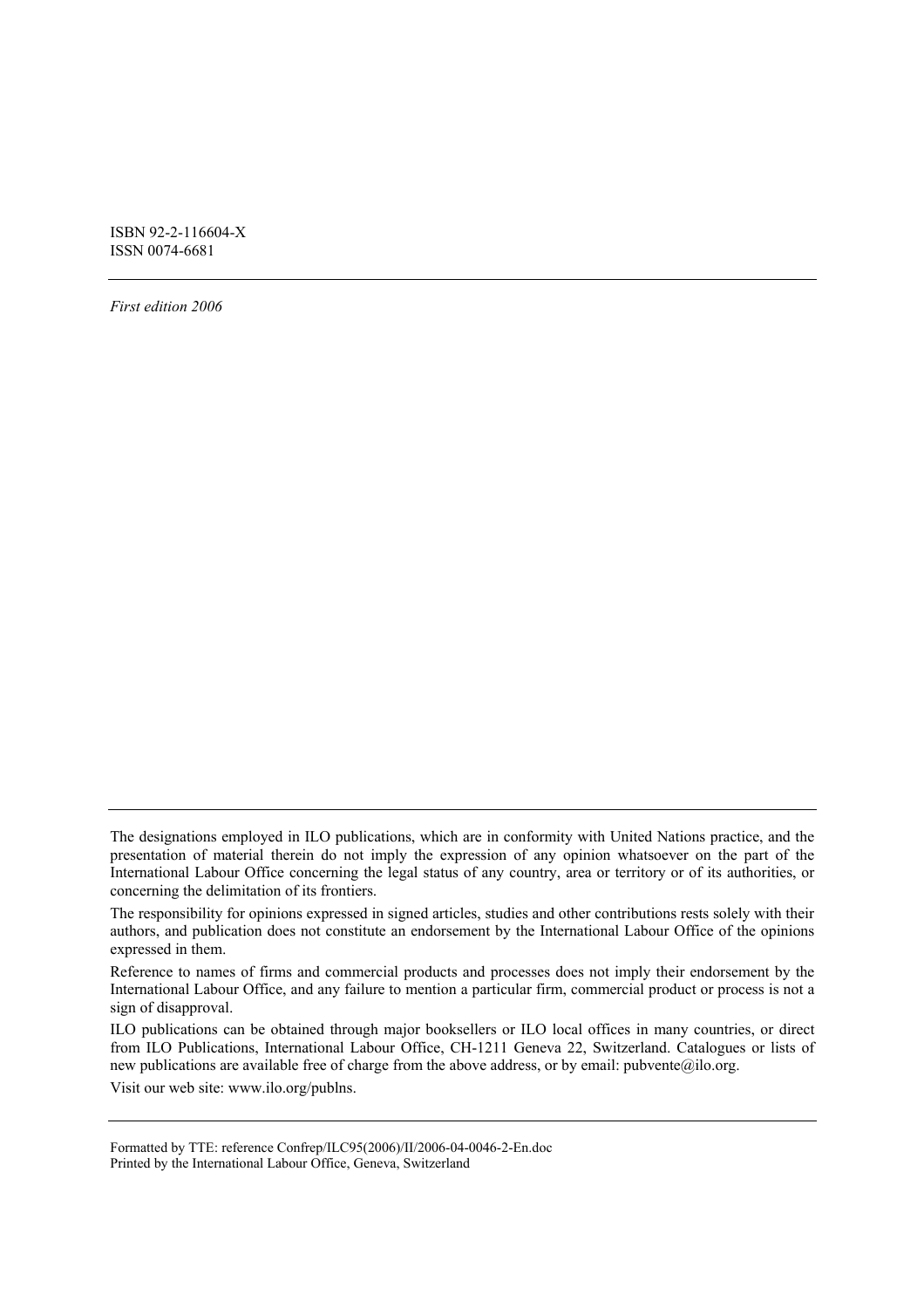# **Preface**

- **1.** This report comprises, in addition to material submitted for information, a number of items requiring action by the Conference. Any other items which may arise after the publication of this report and which also call for action by the Conference will be submitted to the participants through the *Provisional Record*.
- **2.** The items requiring action are:
	- (a) Financial Report and Audited Financial Statements for 2004-05, which is published in a separate document available to Conference participants;
	- (b) Scale of assessments of contributions to the budget for 2007; and
	- (c) composition of the Administrative Tribunal of the International Labour Organization.
- **3.** Details of these items are set out in the following pages of this report.
- **4.** Information concerning programme implementation in 2004-05 is contained in the report of the Director-General, under item I(a) of the Conference agenda.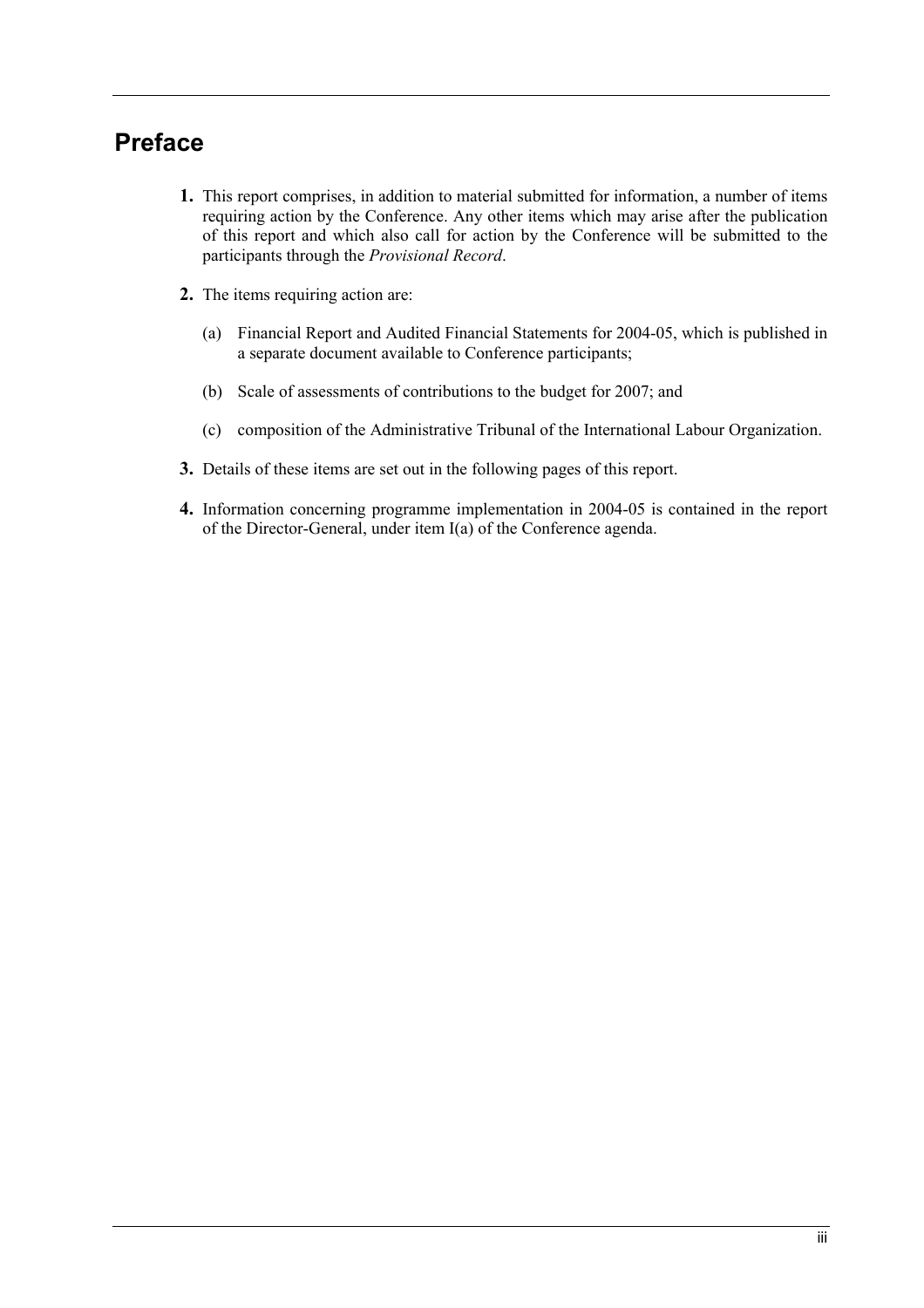### *Contents*

|                                                                                                                                                                                                                                                                                          |                                                                        |                                                                                     | Page           |  |
|------------------------------------------------------------------------------------------------------------------------------------------------------------------------------------------------------------------------------------------------------------------------------------------|------------------------------------------------------------------------|-------------------------------------------------------------------------------------|----------------|--|
| $Preface ________ ________ ________ ________ ________ ________ ________ ________ ________ ________ ________ ________ ________ ________ ________ ________ ________ ________ ________ ________ ________ ________ ________ ________ ________ ________ ________ ________ ________ ________ $ |                                                                        |                                                                                     |                |  |
|                                                                                                                                                                                                                                                                                          |                                                                        | <b>Financial and administrative questions</b>                                       |                |  |
| Ι.                                                                                                                                                                                                                                                                                       |                                                                        |                                                                                     | $\overline{1}$ |  |
| П.                                                                                                                                                                                                                                                                                       |                                                                        |                                                                                     | 2              |  |
| III.                                                                                                                                                                                                                                                                                     | Composition of the Administrative Tribunal of the International Labour |                                                                                     | 3              |  |
|                                                                                                                                                                                                                                                                                          | <b>Annexes</b>                                                         |                                                                                     |                |  |
|                                                                                                                                                                                                                                                                                          | Annex 1.                                                               | Report of the Government members of the Committee on Allocations                    | 5              |  |
|                                                                                                                                                                                                                                                                                          |                                                                        | Annex 2. Matters relating to the Administrative Tribunal of the $ILO - Composition$ | 11             |  |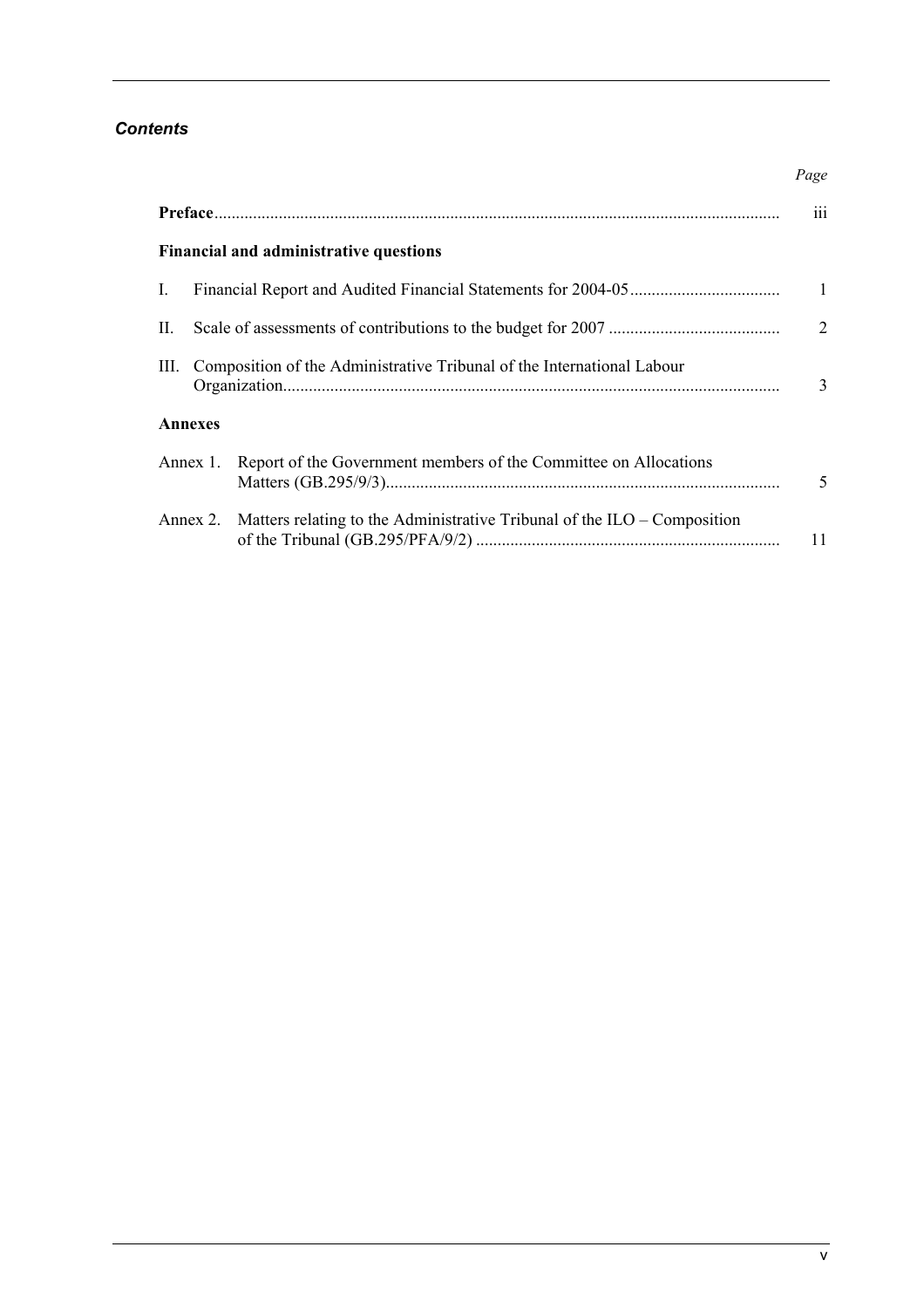# **Financial and administrative questions**

### **I. Financial Report and Audited Financial Statements for 2004-05**

- **1.** In accordance with articles 28 and 29 of the Financial Regulations, the International Labour Conference will be called upon to adopt the Financial Report and Audited Financial Statements for 2004-05 after their examination by the Governing Body. The Financial Report and Audited Financial Statements comprise the Director-General's financial report and audited financial statements covering the regular budget, the Working Capital Fund, and the special funds and extra-budgetary accounts administered by the Organization, including the accounts of the International Institute for Labour Studies, the accounts for the United Nations Development Programme and the various other technical cooperation accounts, including trust fund accounts.
- **2.** The report and the statements for 2004-05, together with the Auditor's report, will be communicated to Members as a separate document. The Governing Body's recommendation as to the adoption of the Director-General's Report and the audited statements will be communicated to the Conference in a separate document to the Finance Committee of Government Representatives.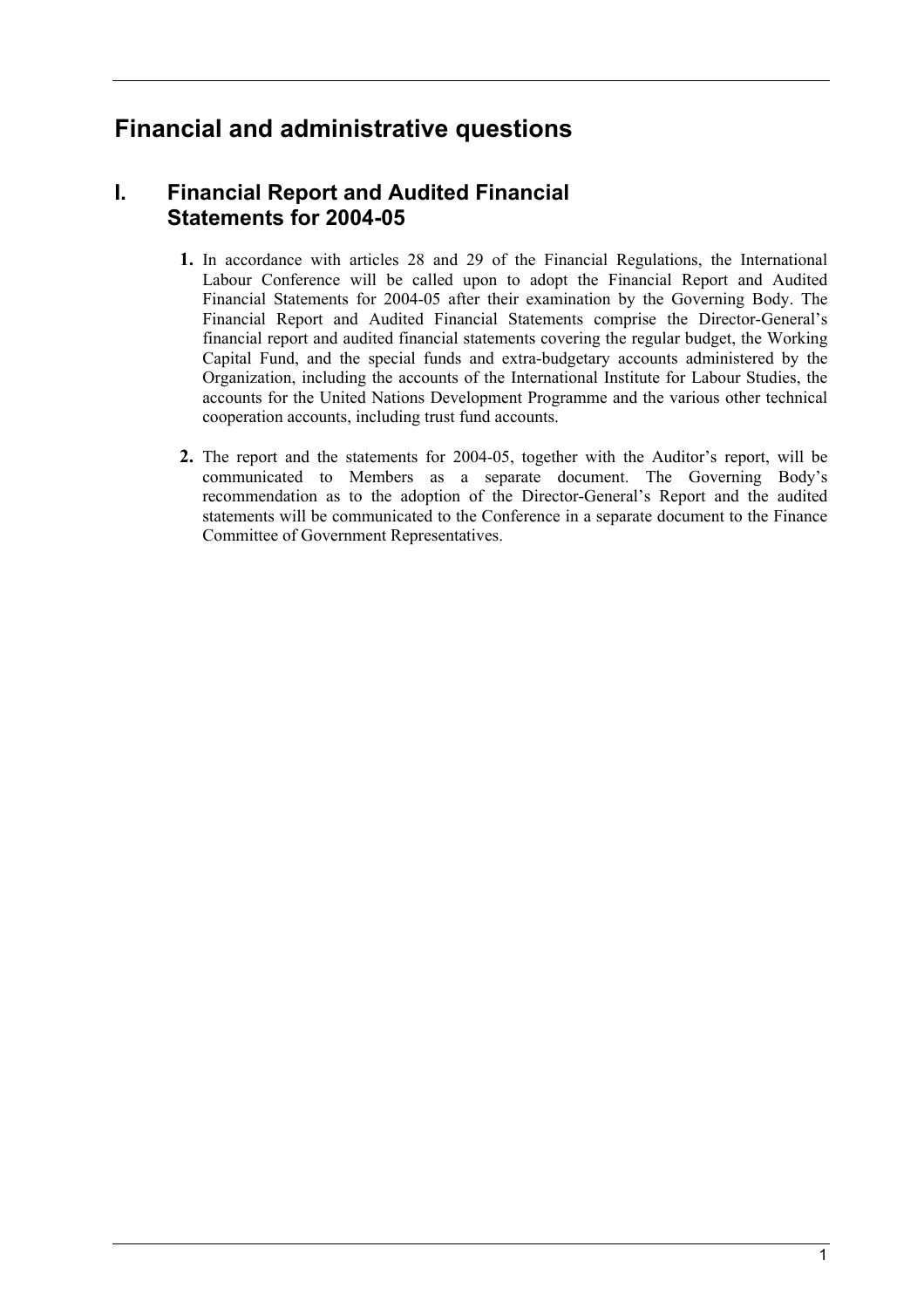### **II. Scale of assessments of contributions to the budget for 2007**

- **1.** At its 295th Session (March 2006), the Governing Body decided, on the recommendation of the Government members of the Programme, Financial and Administrative Committee, to propose to the Conference at its 95th Session (June 2006) that it adopt the draft scale of assessments for 2007 as set out the appendix to the report of the Government members of the Committee on Allocations Matters.<sup>1</sup>
- **2.** It will be for the Finance Committee of Government Representatives to consider the proposals put forward by the Governing Body concerning the draft scale of assessments for 2007 and to make appropriate proposals to the Conference.

<sup>&</sup>lt;sup>1</sup> GB.295/9/3, reproduced as Annex 1 to this report.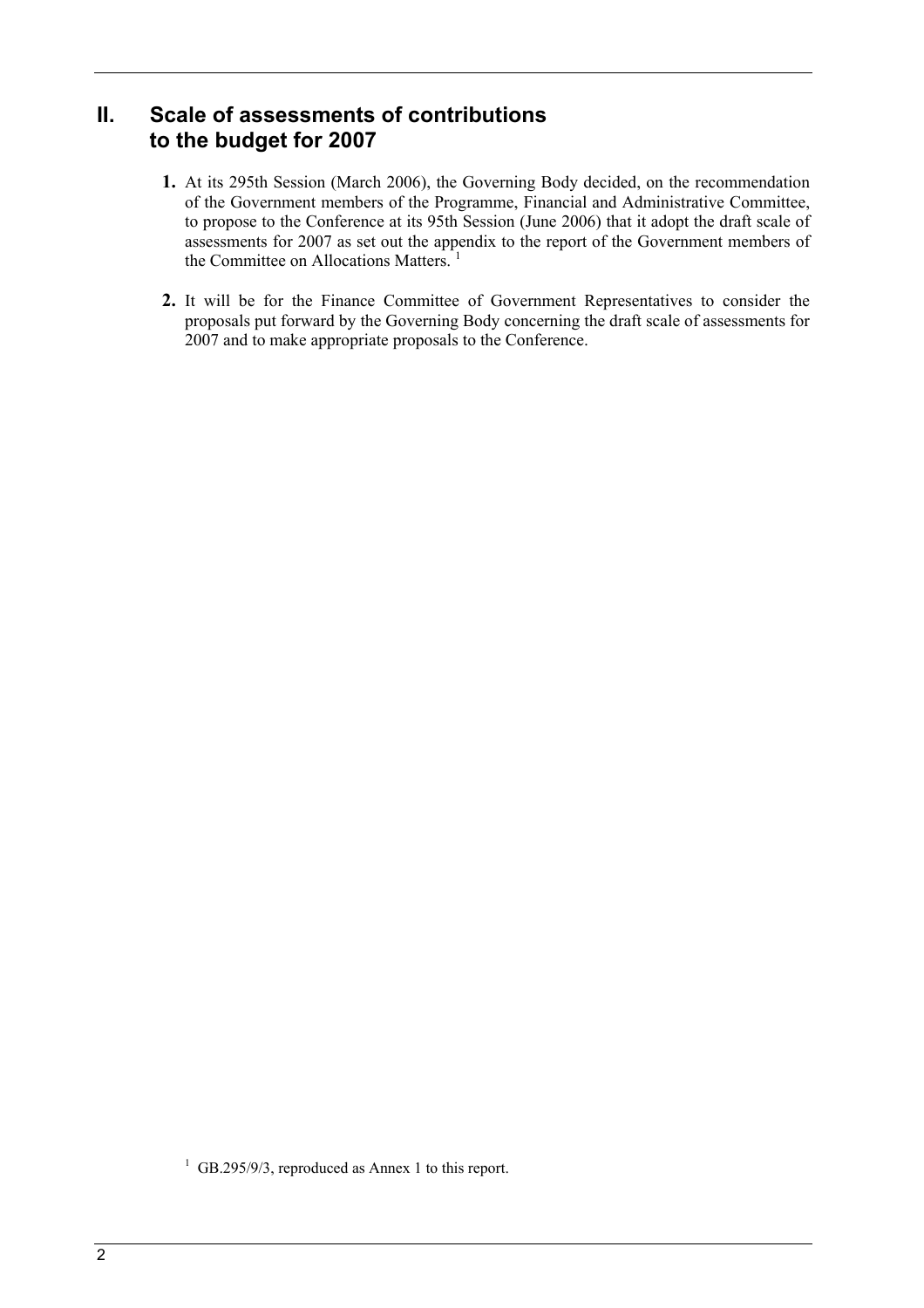## **III. Composition of the Administrative Tribunal of the International Labour Organization**

- **1.** At its 295th Session (March 2006), the Governing Body decided, on the recommendation of its Programme, Financial and Administrative Committee (see Annex 2 to this report), to propose to the International Labour Conference at its 95th Session (June 2006) that it express its appreciation for services rendered by Mr. James K. Hugessen for a period of nine years.
- **2.** With regard to the renewal of the term of office of Mr. Seydou Ba and the filling of the two vacancies, the Governing Body authorized its Officers to submit a proposal on its behalf directly to the Conference at its 95th Session (June 2006).
- **3.** The Governing Body proposed that:
	- *(a) the term of office of Mr. Seydou Ba be renewed for three years;*
	- *(b) judges Ms. Flerida P. Romero and Mr. James K. Hugessen be replaced by Ms. Dolores Hansen (Canada) and Mr. Giuseppe Barbagallo (Italy);*
	- *(c) the International Labour Conference adopt a resolution in the following terms:*

The International Labour Conference,

Expresses its profound appreciation to Mr. James K. Hugessen for his contribution to the international community as a judge of the ILO Administrative Tribunal, for the last nine years.

Decides, in accordance with Article III of the Statute of the Administrative Tribunal of the International Labour Organization, to renew the term of office of Mr. Seydou Ba for three years and to appoint Ms. Dolores Hansen (Canada) and Mr. Giuseppe Barbagallo (Italy) as judges of the Administrative Tribunal for a term of three years with effect from 1 August 2006.

**4.** It will be for the Finance Committee of Government Representatives to consider the proposals put forward by the Governing Body and to make appropriate proposals to the Conference.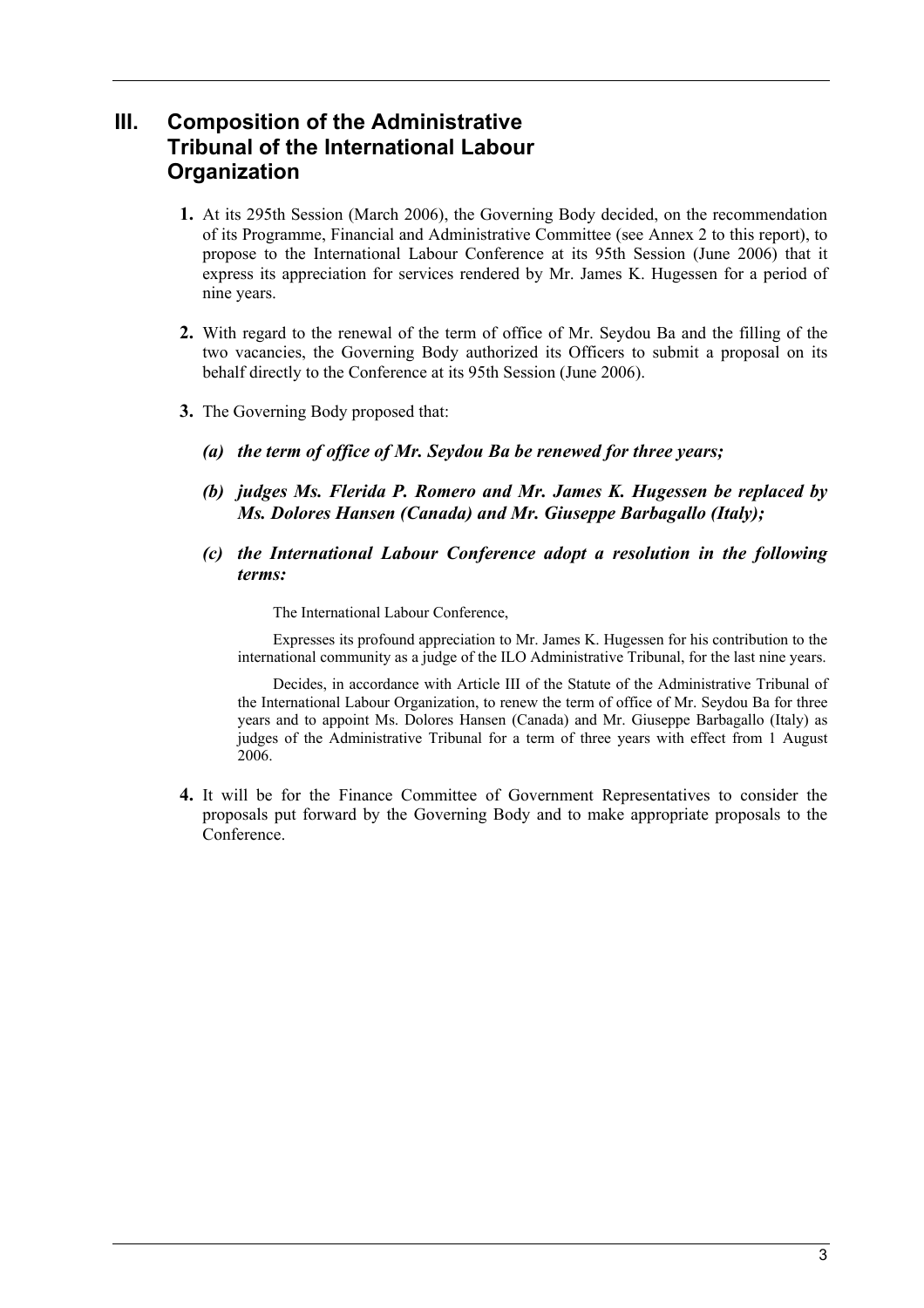## **Annex 1**



INTERNATIONAL LABOUR OFFICE GB.295/9/3

295th Session

Governing Body Geneva, March 2006

NINTH ITEM ON THE AGENDA

# **Reports of the Programme, Financial and Administrative Committee**

### **Report of the Government members of the Committee on Allocations Matters**

**1.** The Government members of the Programme, Financial and Administrative Committee of the Governing Body met on 23 March 2006. The meeting was chaired by Ambassador Carlos Antonio da Rocha Paranhos, Chairperson of the Government group of the Governing Body, who also acted as Reporter.

## **Scale of assessments of contributions to the budget for 2007**

(First item on the agenda)

- **2.** The Government members considered a paper  $\frac{1}{1}$  proposing a scale of assessments for ILO member States for 2007.
- **3.** The representative of the Government of Canada asked whether any revision in the United Nations scale would be applied retroactively to the 2007 assessments.
- **4.** The representative of the Director-General (Treasurer and Financial Comptroller) confirmed that such a revision would only apply for scales in future years and not retroactively. It would not change the scale of assessments for 2007. The scale set during 2007 for 2008 would reflect any new United Nations scale.
- **5.** *The Government members recommend to the Governing Body that, in accordance with the established practice of harmonizing the rates of assessment of ILO member States with their rates of assessment in the United Nations, it base the ILO scale of assessment for 2007 on the United Nations scale for 2006,*

<sup>1</sup> GB.295/PFA/GMA/1.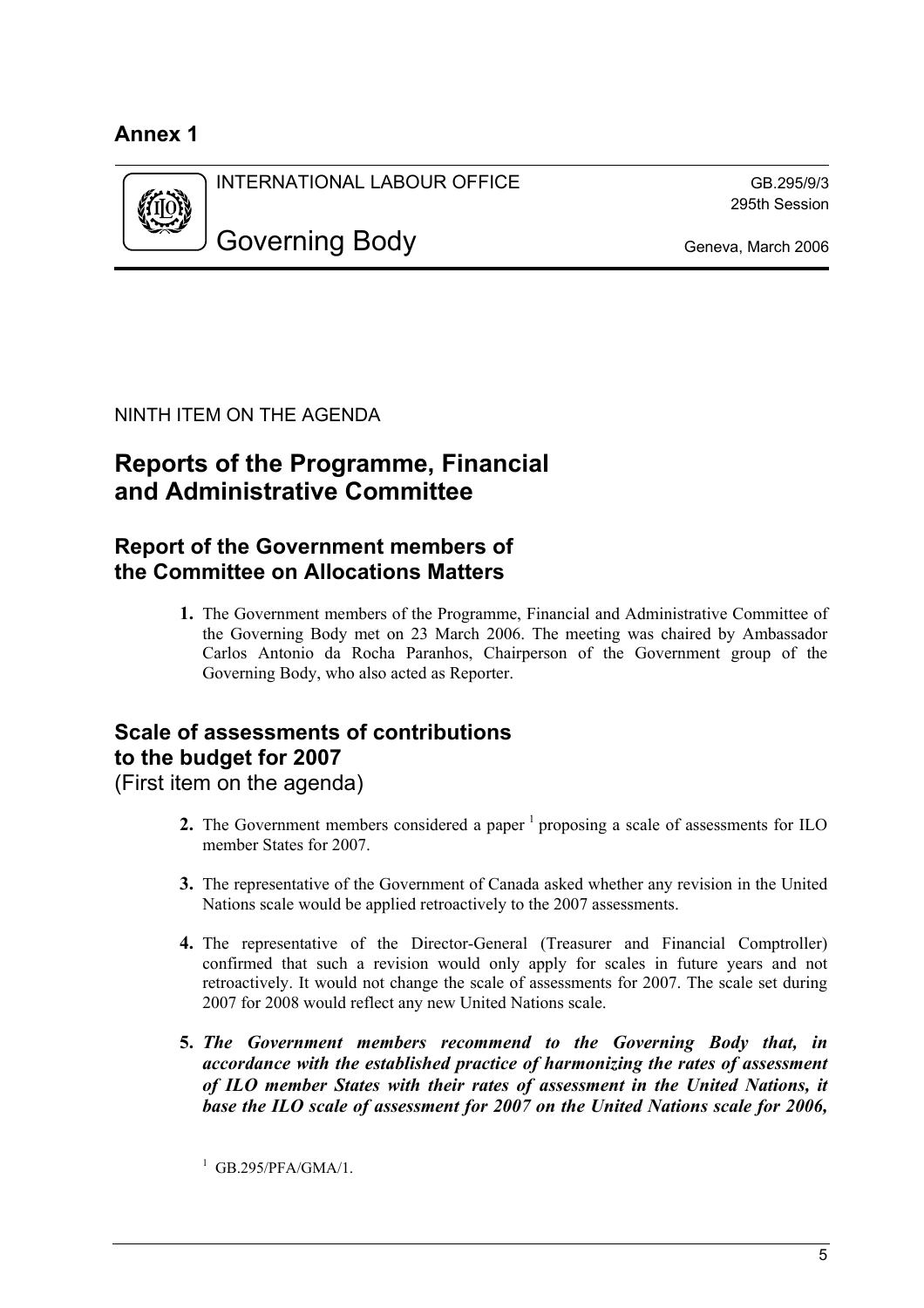*and that it accordingly propose to the Conference the adoption of the draft scale of assessment for 2007 as set out in the appendix to this paper, subject to such adjustments as might be necessary following any further change in the membership of the Organization before the Conference is called upon to adopt the recommended scale.* 

Geneva, 24 March 2006. *(Signed)* C.A. da Rocha Paranhos, Reporter.

*Point for decision:* Paragraph 5.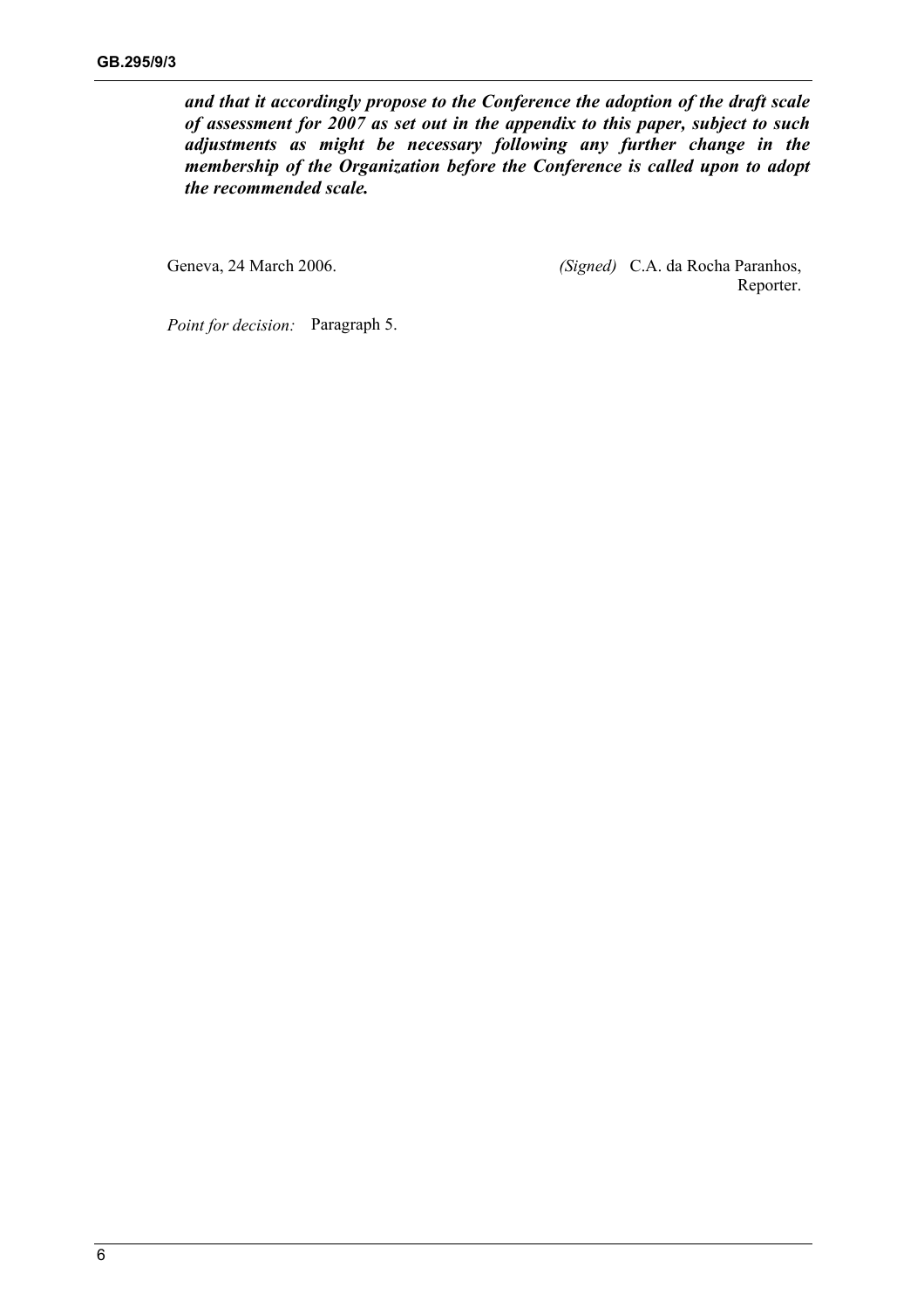# **Appendix**

| 2007<br>$\%$<br>1 Afghanistan<br>0.002<br>2 Albania<br>0.005<br>3 Algeria<br>0.076<br>4 Angola<br>0.001<br>0.003<br>5 Antigua and Barbuda<br>6 Argentina<br>0.957<br>7 Armenia<br>0.002<br>8 Australia<br>1.593<br>9 Austria<br>0.860<br>0.005<br>10 Azerbaijan<br>0.013<br>11 Bahamas<br>12 Bahrain<br>0.030<br>13 Bangladesh<br>0.010<br>14 Barbados<br>0.010<br>15 Belarus<br>0.018<br>16 Belgium<br>1.070<br>17 Belize<br>0.001<br>18 Benin<br>0.002<br>19 Bolivia<br>0.009<br>20 Bosnia and Herzegovina<br>0.003<br>0.012<br>21 Botswana<br>22 Brazil<br>1.524<br>23 Bulgaria<br>0.017<br>24 Burkina Faso<br>0.002<br>25 Burundi<br>0.001<br>0.002<br>26 Cambodia<br>27 Cameroon<br>0.008<br>28 Canada<br>2.816<br>29 Cape Verde<br>0.001<br>0.001<br>30 Central African Republic<br>31 Chad<br>0.001<br>32 Chile<br>0.223<br>33 China<br>2.055<br>34 Colombia<br>0.155<br>35 Comoros<br>0.001<br>0.001<br>36 Congo<br>37 Costa Rica<br>0.030<br>38 Côte d'Ivoire<br>0.010<br>39 Croatia<br>0.037<br>40 Cuba<br>0.043<br>41 Cyprus<br>0.039<br>42 Czech Republic<br>0.183<br>43 Democratic Republic of the Congo<br>0.003<br>0.719<br>44 Denmark<br>45 Djibouti<br>0.001<br>46 Dominica<br>0.001<br>47 Dominican Republic<br>0.035 |            | Draft scale of ILO |
|-----------------------------------------------------------------------------------------------------------------------------------------------------------------------------------------------------------------------------------------------------------------------------------------------------------------------------------------------------------------------------------------------------------------------------------------------------------------------------------------------------------------------------------------------------------------------------------------------------------------------------------------------------------------------------------------------------------------------------------------------------------------------------------------------------------------------------------------------------------------------------------------------------------------------------------------------------------------------------------------------------------------------------------------------------------------------------------------------------------------------------------------------------------------------------------------------------------------------------------------|------------|--------------------|
|                                                                                                                                                                                                                                                                                                                                                                                                                                                                                                                                                                                                                                                                                                                                                                                                                                                                                                                                                                                                                                                                                                                                                                                                                                         | State      | assessments        |
|                                                                                                                                                                                                                                                                                                                                                                                                                                                                                                                                                                                                                                                                                                                                                                                                                                                                                                                                                                                                                                                                                                                                                                                                                                         |            |                    |
|                                                                                                                                                                                                                                                                                                                                                                                                                                                                                                                                                                                                                                                                                                                                                                                                                                                                                                                                                                                                                                                                                                                                                                                                                                         |            |                    |
|                                                                                                                                                                                                                                                                                                                                                                                                                                                                                                                                                                                                                                                                                                                                                                                                                                                                                                                                                                                                                                                                                                                                                                                                                                         |            |                    |
|                                                                                                                                                                                                                                                                                                                                                                                                                                                                                                                                                                                                                                                                                                                                                                                                                                                                                                                                                                                                                                                                                                                                                                                                                                         |            |                    |
|                                                                                                                                                                                                                                                                                                                                                                                                                                                                                                                                                                                                                                                                                                                                                                                                                                                                                                                                                                                                                                                                                                                                                                                                                                         |            |                    |
|                                                                                                                                                                                                                                                                                                                                                                                                                                                                                                                                                                                                                                                                                                                                                                                                                                                                                                                                                                                                                                                                                                                                                                                                                                         |            |                    |
|                                                                                                                                                                                                                                                                                                                                                                                                                                                                                                                                                                                                                                                                                                                                                                                                                                                                                                                                                                                                                                                                                                                                                                                                                                         |            |                    |
|                                                                                                                                                                                                                                                                                                                                                                                                                                                                                                                                                                                                                                                                                                                                                                                                                                                                                                                                                                                                                                                                                                                                                                                                                                         |            |                    |
|                                                                                                                                                                                                                                                                                                                                                                                                                                                                                                                                                                                                                                                                                                                                                                                                                                                                                                                                                                                                                                                                                                                                                                                                                                         |            |                    |
|                                                                                                                                                                                                                                                                                                                                                                                                                                                                                                                                                                                                                                                                                                                                                                                                                                                                                                                                                                                                                                                                                                                                                                                                                                         |            |                    |
|                                                                                                                                                                                                                                                                                                                                                                                                                                                                                                                                                                                                                                                                                                                                                                                                                                                                                                                                                                                                                                                                                                                                                                                                                                         |            |                    |
|                                                                                                                                                                                                                                                                                                                                                                                                                                                                                                                                                                                                                                                                                                                                                                                                                                                                                                                                                                                                                                                                                                                                                                                                                                         |            |                    |
|                                                                                                                                                                                                                                                                                                                                                                                                                                                                                                                                                                                                                                                                                                                                                                                                                                                                                                                                                                                                                                                                                                                                                                                                                                         |            |                    |
|                                                                                                                                                                                                                                                                                                                                                                                                                                                                                                                                                                                                                                                                                                                                                                                                                                                                                                                                                                                                                                                                                                                                                                                                                                         |            |                    |
|                                                                                                                                                                                                                                                                                                                                                                                                                                                                                                                                                                                                                                                                                                                                                                                                                                                                                                                                                                                                                                                                                                                                                                                                                                         |            |                    |
|                                                                                                                                                                                                                                                                                                                                                                                                                                                                                                                                                                                                                                                                                                                                                                                                                                                                                                                                                                                                                                                                                                                                                                                                                                         |            |                    |
|                                                                                                                                                                                                                                                                                                                                                                                                                                                                                                                                                                                                                                                                                                                                                                                                                                                                                                                                                                                                                                                                                                                                                                                                                                         |            |                    |
|                                                                                                                                                                                                                                                                                                                                                                                                                                                                                                                                                                                                                                                                                                                                                                                                                                                                                                                                                                                                                                                                                                                                                                                                                                         |            |                    |
|                                                                                                                                                                                                                                                                                                                                                                                                                                                                                                                                                                                                                                                                                                                                                                                                                                                                                                                                                                                                                                                                                                                                                                                                                                         |            |                    |
|                                                                                                                                                                                                                                                                                                                                                                                                                                                                                                                                                                                                                                                                                                                                                                                                                                                                                                                                                                                                                                                                                                                                                                                                                                         |            |                    |
|                                                                                                                                                                                                                                                                                                                                                                                                                                                                                                                                                                                                                                                                                                                                                                                                                                                                                                                                                                                                                                                                                                                                                                                                                                         |            |                    |
|                                                                                                                                                                                                                                                                                                                                                                                                                                                                                                                                                                                                                                                                                                                                                                                                                                                                                                                                                                                                                                                                                                                                                                                                                                         |            |                    |
|                                                                                                                                                                                                                                                                                                                                                                                                                                                                                                                                                                                                                                                                                                                                                                                                                                                                                                                                                                                                                                                                                                                                                                                                                                         |            |                    |
|                                                                                                                                                                                                                                                                                                                                                                                                                                                                                                                                                                                                                                                                                                                                                                                                                                                                                                                                                                                                                                                                                                                                                                                                                                         |            |                    |
|                                                                                                                                                                                                                                                                                                                                                                                                                                                                                                                                                                                                                                                                                                                                                                                                                                                                                                                                                                                                                                                                                                                                                                                                                                         |            |                    |
|                                                                                                                                                                                                                                                                                                                                                                                                                                                                                                                                                                                                                                                                                                                                                                                                                                                                                                                                                                                                                                                                                                                                                                                                                                         |            |                    |
|                                                                                                                                                                                                                                                                                                                                                                                                                                                                                                                                                                                                                                                                                                                                                                                                                                                                                                                                                                                                                                                                                                                                                                                                                                         |            |                    |
|                                                                                                                                                                                                                                                                                                                                                                                                                                                                                                                                                                                                                                                                                                                                                                                                                                                                                                                                                                                                                                                                                                                                                                                                                                         |            |                    |
|                                                                                                                                                                                                                                                                                                                                                                                                                                                                                                                                                                                                                                                                                                                                                                                                                                                                                                                                                                                                                                                                                                                                                                                                                                         |            |                    |
|                                                                                                                                                                                                                                                                                                                                                                                                                                                                                                                                                                                                                                                                                                                                                                                                                                                                                                                                                                                                                                                                                                                                                                                                                                         |            |                    |
|                                                                                                                                                                                                                                                                                                                                                                                                                                                                                                                                                                                                                                                                                                                                                                                                                                                                                                                                                                                                                                                                                                                                                                                                                                         |            |                    |
|                                                                                                                                                                                                                                                                                                                                                                                                                                                                                                                                                                                                                                                                                                                                                                                                                                                                                                                                                                                                                                                                                                                                                                                                                                         |            |                    |
|                                                                                                                                                                                                                                                                                                                                                                                                                                                                                                                                                                                                                                                                                                                                                                                                                                                                                                                                                                                                                                                                                                                                                                                                                                         |            |                    |
|                                                                                                                                                                                                                                                                                                                                                                                                                                                                                                                                                                                                                                                                                                                                                                                                                                                                                                                                                                                                                                                                                                                                                                                                                                         |            |                    |
|                                                                                                                                                                                                                                                                                                                                                                                                                                                                                                                                                                                                                                                                                                                                                                                                                                                                                                                                                                                                                                                                                                                                                                                                                                         |            |                    |
|                                                                                                                                                                                                                                                                                                                                                                                                                                                                                                                                                                                                                                                                                                                                                                                                                                                                                                                                                                                                                                                                                                                                                                                                                                         |            |                    |
|                                                                                                                                                                                                                                                                                                                                                                                                                                                                                                                                                                                                                                                                                                                                                                                                                                                                                                                                                                                                                                                                                                                                                                                                                                         |            |                    |
|                                                                                                                                                                                                                                                                                                                                                                                                                                                                                                                                                                                                                                                                                                                                                                                                                                                                                                                                                                                                                                                                                                                                                                                                                                         |            |                    |
|                                                                                                                                                                                                                                                                                                                                                                                                                                                                                                                                                                                                                                                                                                                                                                                                                                                                                                                                                                                                                                                                                                                                                                                                                                         |            |                    |
|                                                                                                                                                                                                                                                                                                                                                                                                                                                                                                                                                                                                                                                                                                                                                                                                                                                                                                                                                                                                                                                                                                                                                                                                                                         |            |                    |
|                                                                                                                                                                                                                                                                                                                                                                                                                                                                                                                                                                                                                                                                                                                                                                                                                                                                                                                                                                                                                                                                                                                                                                                                                                         |            |                    |
|                                                                                                                                                                                                                                                                                                                                                                                                                                                                                                                                                                                                                                                                                                                                                                                                                                                                                                                                                                                                                                                                                                                                                                                                                                         |            |                    |
|                                                                                                                                                                                                                                                                                                                                                                                                                                                                                                                                                                                                                                                                                                                                                                                                                                                                                                                                                                                                                                                                                                                                                                                                                                         |            |                    |
|                                                                                                                                                                                                                                                                                                                                                                                                                                                                                                                                                                                                                                                                                                                                                                                                                                                                                                                                                                                                                                                                                                                                                                                                                                         |            |                    |
|                                                                                                                                                                                                                                                                                                                                                                                                                                                                                                                                                                                                                                                                                                                                                                                                                                                                                                                                                                                                                                                                                                                                                                                                                                         |            |                    |
|                                                                                                                                                                                                                                                                                                                                                                                                                                                                                                                                                                                                                                                                                                                                                                                                                                                                                                                                                                                                                                                                                                                                                                                                                                         |            |                    |
|                                                                                                                                                                                                                                                                                                                                                                                                                                                                                                                                                                                                                                                                                                                                                                                                                                                                                                                                                                                                                                                                                                                                                                                                                                         |            |                    |
|                                                                                                                                                                                                                                                                                                                                                                                                                                                                                                                                                                                                                                                                                                                                                                                                                                                                                                                                                                                                                                                                                                                                                                                                                                         |            |                    |
|                                                                                                                                                                                                                                                                                                                                                                                                                                                                                                                                                                                                                                                                                                                                                                                                                                                                                                                                                                                                                                                                                                                                                                                                                                         |            |                    |
|                                                                                                                                                                                                                                                                                                                                                                                                                                                                                                                                                                                                                                                                                                                                                                                                                                                                                                                                                                                                                                                                                                                                                                                                                                         | 48 Ecuador | 0.019              |

### **Scale of assessments**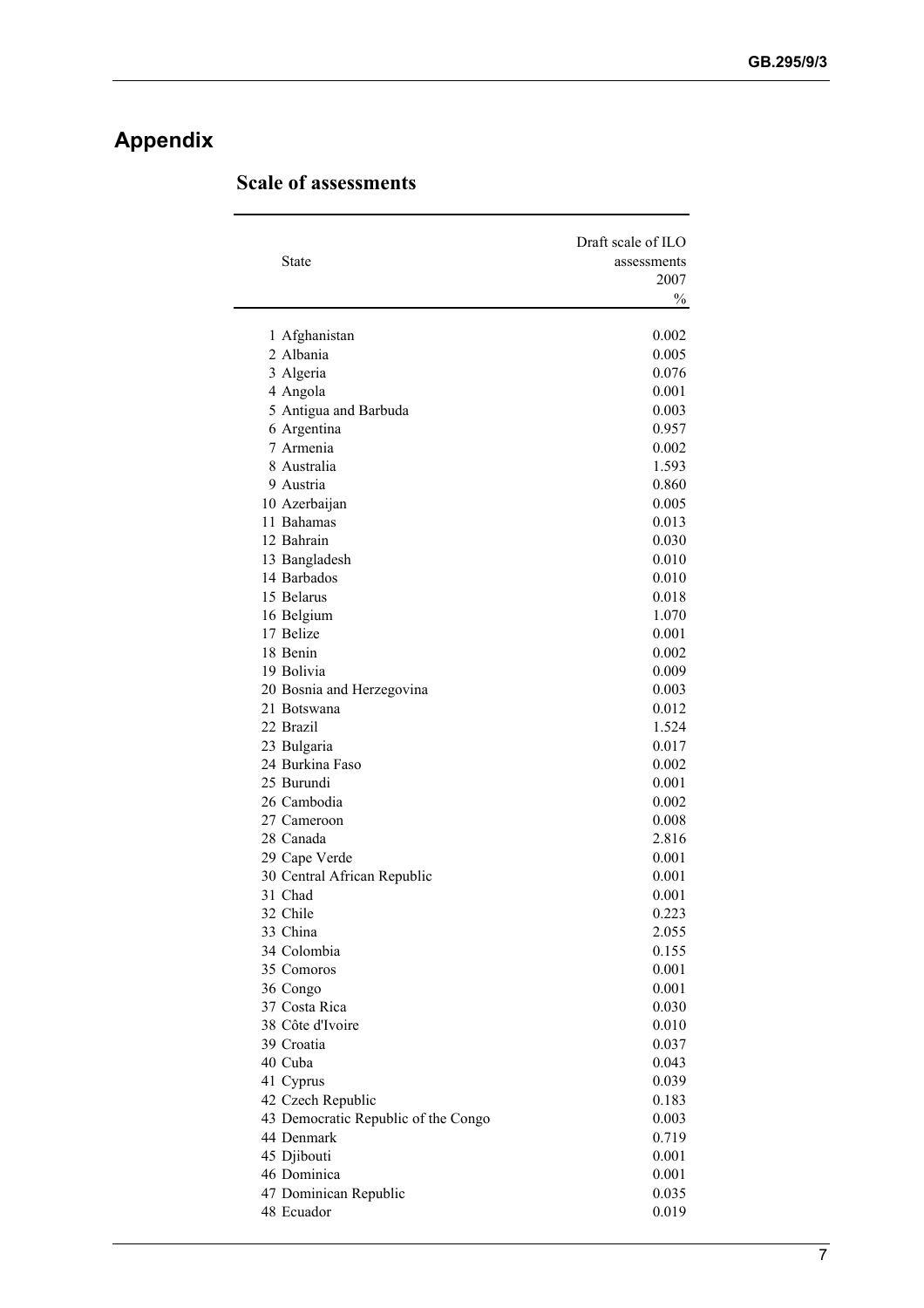|                                     | Draft scale of ILO |
|-------------------------------------|--------------------|
| State                               | assessments        |
|                                     | 2007               |
|                                     | $\%$               |
| 49 Egypt                            | 0.120              |
| 50 El Salvador                      | 0.022              |
| 51 Equatorial Guinea                | 0.002              |
| 52 Eritrea                          | 0.001              |
| 53 Estonia                          | 0.012              |
| 54 Ethiopia                         | 0.004              |
| 55 Fiji                             | 0.004              |
| 56 Finland                          | 0.533              |
| 57 France                           | 6.036              |
| 58 Gabon                            | 0.009              |
| 59 Gambia                           | 0.001              |
| 60 Georgia                          | 0.003              |
| 61 Germany                          | 8.670              |
| 62 Ghana                            | 0.004              |
| 63 Greece                           | 0.530              |
| 64 Grenada                          | 0.001              |
| 65 Guatemala                        | 0.030              |
| 66 Guinea                           | 0.003              |
| 67 Guinea-Bissau                    | 0.001              |
| 68 Guyana                           | 0.001              |
| 69 Haiti                            | 0.003              |
| 70 Honduras                         | 0.005              |
| 71 Hungary                          | 0.126              |
| 72 Iceland                          | 0.034              |
| 73 India                            | 0.421              |
| 74 Indonesia                        | 0.142              |
| 75 Iran, Islamic Republic of        | 0.157              |
| 76 Iraq                             | 0.016              |
| 77 Ireland                          | 0.350              |
| 78 Israel                           | 0.467              |
| 79 Italy                            | 4.890              |
| 80 Jamaica                          | 0.008              |
| 81 Japan                            | 19.485             |
| 82 Jordan                           | 0.011              |
| 83 Kazakhstan                       | 0.025              |
| 84 Kenya                            | 0.009              |
| 85 Kiribati                         | 0.001              |
| 86 Korea, Republic of               | 1.797              |
| 87 Kuwait                           | 0.162              |
| 88 Kyrgyzstan                       | 0.001              |
| 89 Lao People's Democratic Republic | 0.001              |
| 90 Latvia                           | 0.015              |
| 91 Lebanon                          | 0.024              |
| 92 Lesotho                          | 0.001              |
| 93 Liberia                          | 0.001              |
| 94 Libyan Arab Jamahiriya           | 0.132              |
| 95 Lithuania                        | 0.024              |
| 96 Luxembourg                       | 0.077              |
| 97 Madagascar                       | 0.003              |
| 98 Malawi                           | 0.001              |
| 99 Malaysia                         | 0.203              |
| 100 Mali                            | 0.002              |
| 101 Malta                           | 0.014              |

#### **Scale of assessments**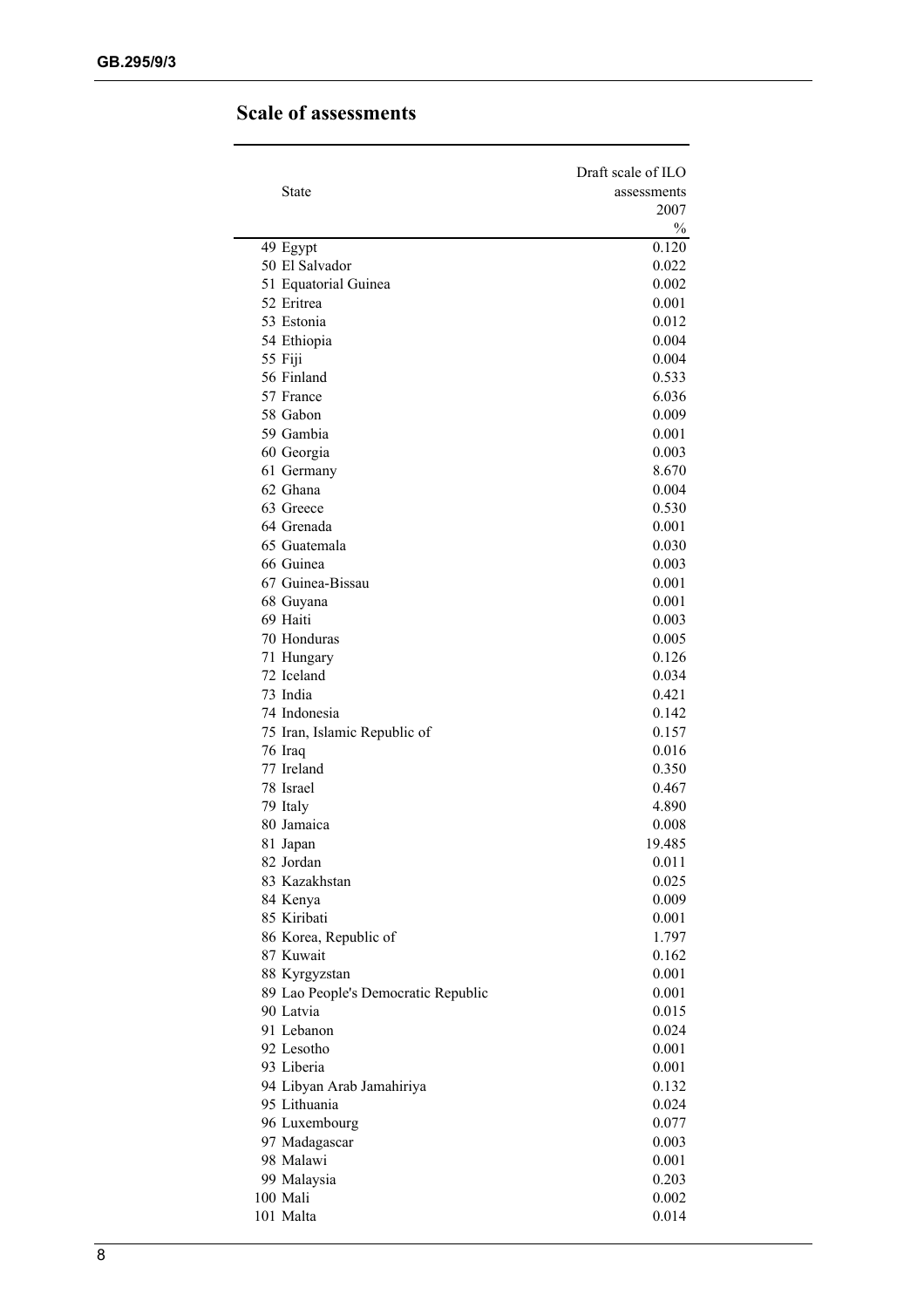|                                      | Draft scale of ILO |
|--------------------------------------|--------------------|
| State                                | assessments        |
|                                      | 2007               |
|                                      | $\%$               |
| 102 Mauritania                       | 0.001              |
| 103 Mauritius                        | 0.011              |
| 104 Mexico                           | 1.885              |
| 105 Moldova, Republic of             | 0.001              |
| 106 Mongolia                         | 0.001              |
| 107 Morocco                          | 0.047              |
| 108 Mozambique                       | 0.001              |
| 109 Myanmar                          | 0.010              |
| 110 Namibia                          | 0.006              |
| 111 Nepal                            | 0.004              |
| 112 Netherlands                      | 1.691              |
| 113 New Zealand                      | 0.221              |
| 114 Nicaragua                        | 0.001              |
| 115 Niger                            | 0.001              |
| 116 Nigeria                          | 0.042              |
| 117 Norway                           | 0.680              |
| 118 Oman                             | 0.070              |
| 119 Pakistan                         | 0.055              |
| 120 Panama                           | 0.019              |
| 121 Papua New Guinea                 | 0.003              |
| 122 Paraguay                         | 0.012              |
| 123 Peru                             | 0.092              |
| 124 Philippines                      | 0.095              |
| 125 Poland                           | 0.461              |
| 126 Portugal                         | 0.470              |
| 127 Qatar                            | 0.064              |
| 128 Romania                          | 0.060              |
| 129 Russian Federation               | 1.101              |
| 130 Rwanda                           | 0.001              |
| 131 Saint Kitts and Nevis            | 0.001              |
| 132 Saint Lucia                      | 0.002              |
| 133 Saint Vincent and the Grenadines | 0.001              |
| 134 Samoa                            | 0.001              |
| 135 San Marino                       | 0.003              |
| 136 Sao Tome and Principe            | 0.001              |
| 137 Saudi Arabia                     | 0.714              |
| 138 Senegal                          | 0.005              |
| 139 Serbia and Montenegro            | 0.019              |
| 140 Seychelles                       | 0.002              |
| 141 Sierra Leone                     | 0.001              |
| 142 Singapore                        | 0.388              |
| 143 Slovakia                         | 0.051              |
| 144 Slovenia                         | 0.082              |
| 145 Solomon Islands                  | 0.001              |
| 146 Somalia                          | 0.001              |
| 147 South Africa                     | 0.292              |
| 148 Spain                            | 2.523              |
| 149 Sri Lanka                        | 0.017              |
| 150 Sudan                            | 0.008              |
| 151 Suriname                         | 0.001              |
| 152 Swaziland                        | 0.002              |
| 153 Sweden                           | 0.999              |
| 154 Switzerland                      | 1.198              |
|                                      |                    |

### **Scale of assessments**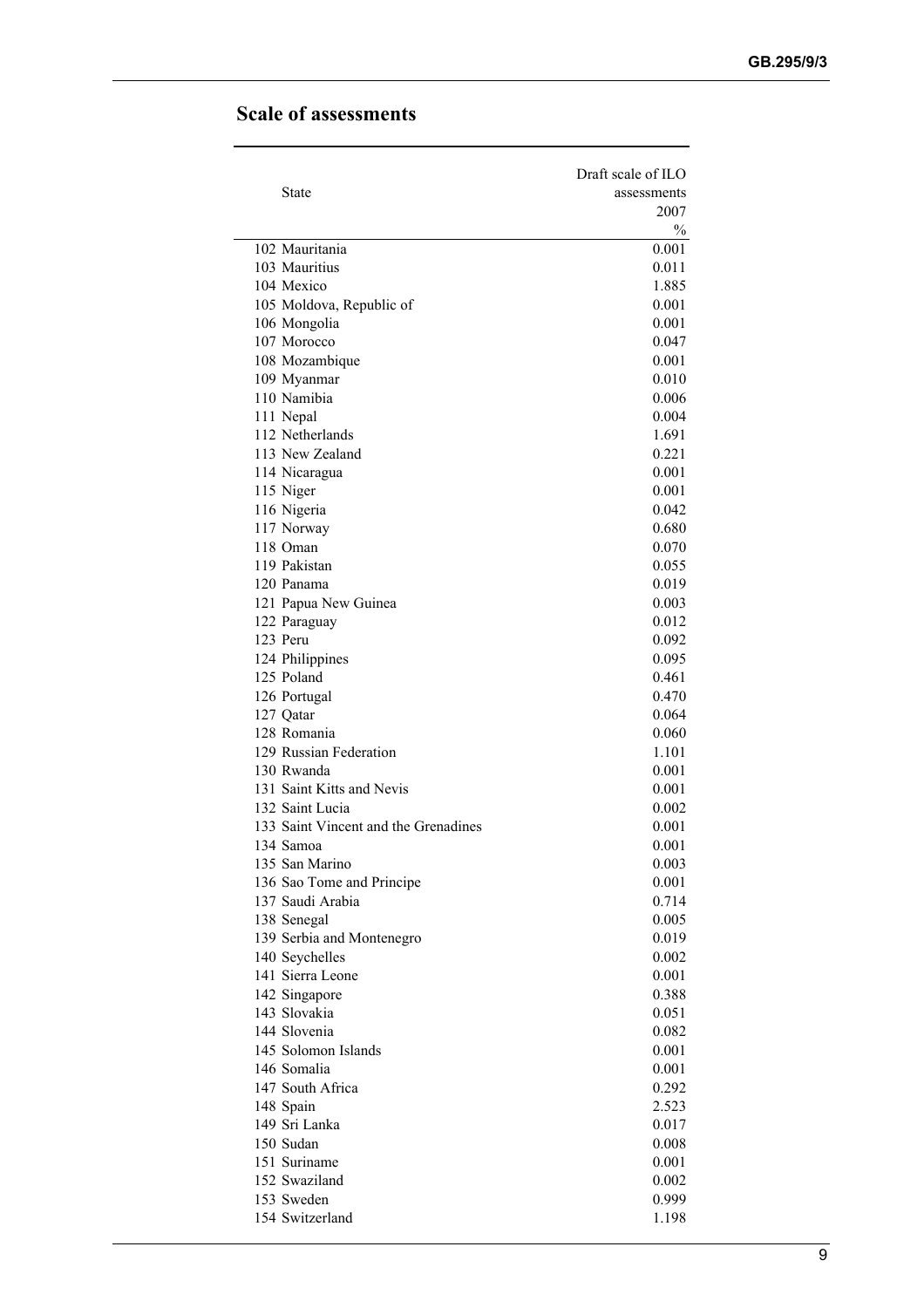|                                               | Draft scale of $II.O$ |
|-----------------------------------------------|-----------------------|
| State                                         | assessments           |
|                                               | 2007                  |
|                                               | $\frac{0}{0}$         |
| 155 Syrian Arab Republic                      | 0.038                 |
| 156 Tajikistan                                | 0.001                 |
| 157 Tanzania, United Republic of              | 0.006                 |
| 158 Thailand                                  | 0.209                 |
| 159 The former Yugoslav Republic of Macedonia | 0.006                 |
| 160 Timor-Leste, Democratic Republic of       | 0.001                 |
| 161 Togo                                      | 0.001                 |
| 162 Trinidad and Tobago                       | 0.022                 |
| 163 Tunisia                                   | 0.032                 |
| 164 Turkey                                    | 0.372                 |
| 165 Turkmenistan                              | 0.005                 |
| 166 Uganda                                    | 0.006                 |
| 167 Ukraine                                   | 0.039                 |
| 168 United Arab Emirates                      | 0.235                 |
| 169 United Kingdom                            | 6.133                 |
| 170 United States                             | 22.000                |
| 171 Uruguay                                   | 0.048                 |
| 172 Uzbekistan                                | 0.014                 |
| 173 Vanuatu                                   | 0.001                 |
| 174 Venezuela, Bolivarian Republic of         | 0.171                 |
| 175 Viet Nam                                  | 0.021                 |
| 176 Yemen                                     | 0.006                 |
| 177 Zambia                                    | 0.002                 |
| 178 Zimbabwe                                  | 0.007                 |
|                                               |                       |

### **Scale of assessments**

100.000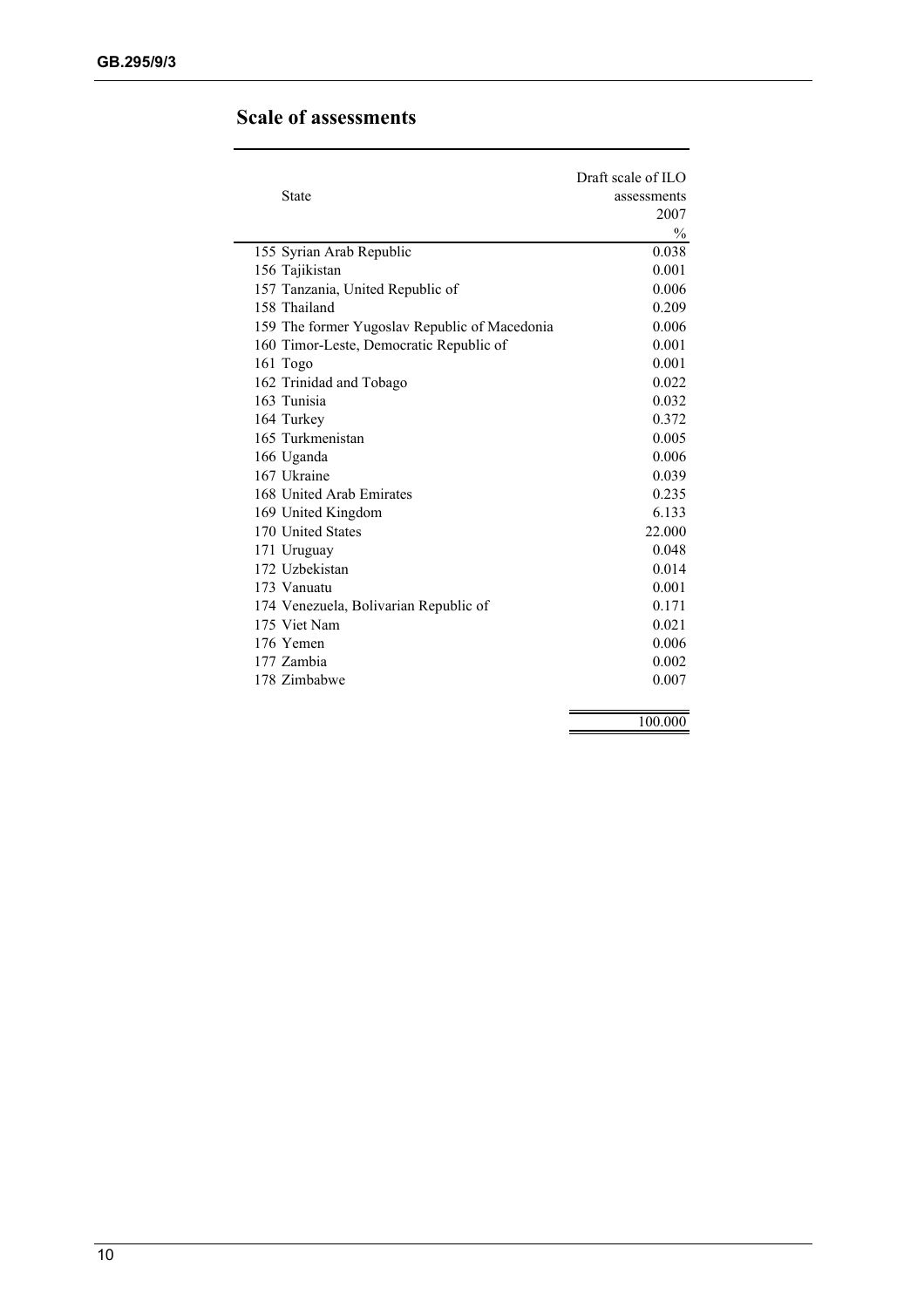## **Annex 2**



#### INTERNATIONAL LABOUR OFFICE GB.295/PFA/9/2

295th Session

Governing Body Geneva, March 2006

**Programme, Financial and Administrative Committee Administrative PFA** 

# **FOR DECISION**

NINTH ITEM ON THE AGENDA

## **Matters relating to the Administrative Tribunal of the ILO**

### **Composition of the Tribunal**

- **1.** Pursuant to article III of its Statute, the Administrative Tribunal consists of seven judges appointed for three years by the Conference of the International Labour Organization. The present composition of the Tribunal is as follows:
	- Mr. Michel Gentot (France), President: term of office expires in July 2007; Mr. James K. Hugessen (Canada), Vice-President: term of office expires in July 2006; Mr. Seydou Ba (Senegal): term of office expires in July 2006; Ms. Genevieve Gaudron (Australia): term of office expires in July 2008; Mr. Agustín Gordillo (Argentina): term of office expires in July 2007; Mr. Claude Rouiller (Switzerland): term of office expires in July 2007.
- **2.** Judge Hugessen, who had been appointed in 1997, informed the Office that he is not willing, for personal reasons, to seek or accept a renewal of his appointment. Judge Hugessen has contributed over many years to the development of international civil service law. The Committee may wish to recommend to the Governing Body and, through the Governing Body, to the Conference, that they express their profound appreciation to Mr. James K. Hugessen of the services which he has rendered to the international community.
- **3.** Ms. Flerida Ruth P. Romero's term of office ended during 2005 and she has not yet been replaced.
- **4.** Following the departure of Ms. Flerida Ruth P. Romero and the announced departure of Mr. James K. Hugessen, the posts of two judges are to be filled.
- **5.** Since for practical reasons it was not possible to consult the Officers of the Governing Body on a timely basis, the Committee may wish to recommend to the Governing Body to authorize its Officers to submit a proposal on its behalf directly to the Conference concerning the composition of the Tribunal.